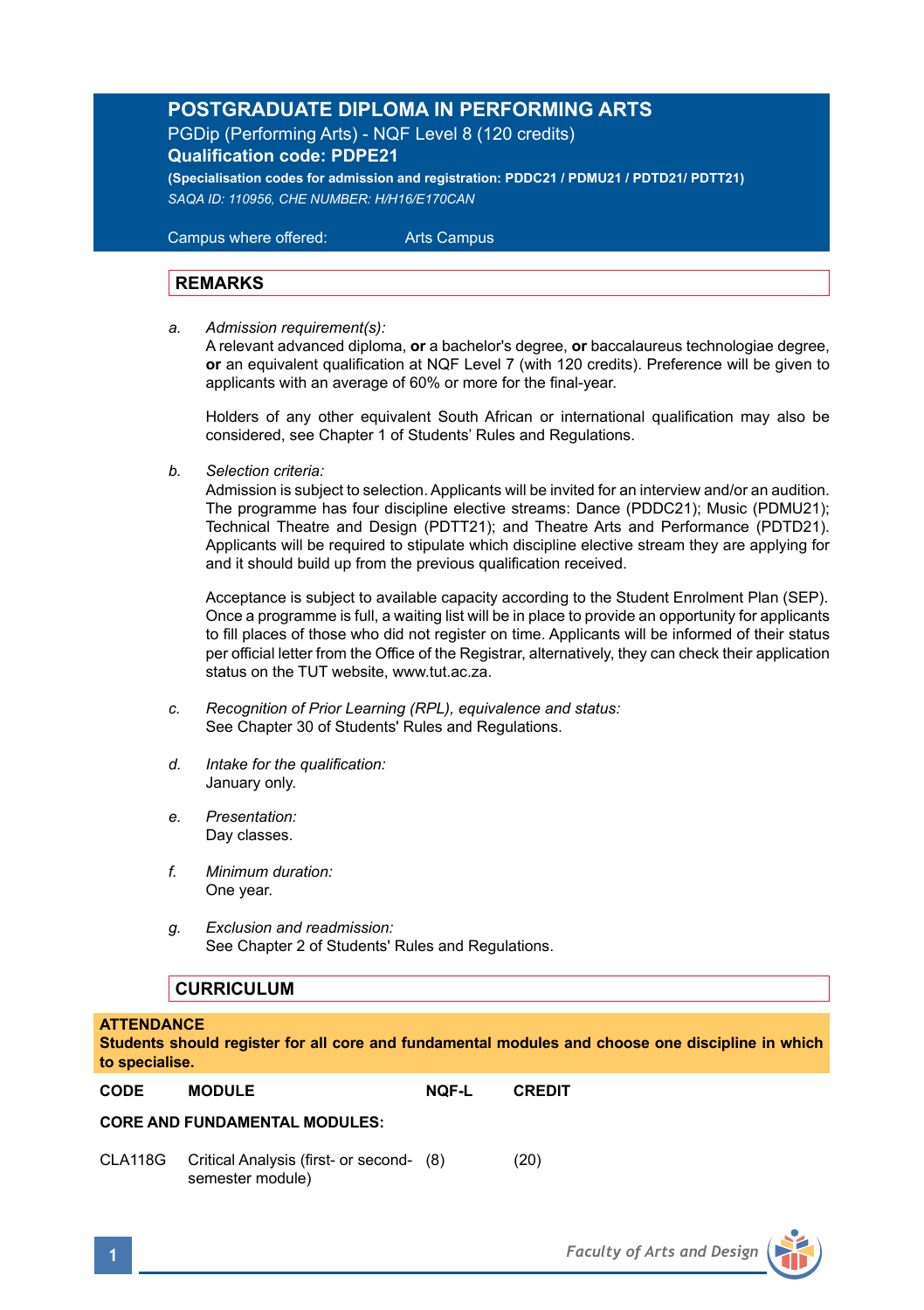| MDJ108G | Multi-Disciplinary Professional<br>Practice: Project III | (8) | (20) |
|---------|----------------------------------------------------------|-----|------|
| RMV108G | Research Methods: Advanced II                            | (8) | (20) |
|         | WPE108G WIL: Production IV                               | (8) | (30) |

#### **plus one module from any one of the following discipline streams:**

#### **DANCE DISCIPLINE (PDDC21)**

| CSO108G Choreography and Studio<br>Practice IV | (8) | (30) |
|------------------------------------------------|-----|------|
| PDQ108G Performance and Dance<br>Techniques IV | (8) | (30) |

### **MUSIC DISCIPLINE (PDMU21)**

|                | CSC108G Choral Studies and Conducting IV (8) |     | (30) |
|----------------|----------------------------------------------|-----|------|
| JZZ108G        | Jazz Studies IV                              | (8) | (30) |
| <b>VPM108G</b> | Voice and Practical                          | (8) | (30) |
|                | Musicianship IV                              |     |      |

#### **TECHNICAL THEATRE AND DESIGN DISCIPLINE (PDTT21)**

| <b>TCX108G</b> | Theatre Technique: Construction | (8) | (30) |
|----------------|---------------------------------|-----|------|
|                | and Execution IV                |     |      |
| <b>TDI108G</b> | Theatre Design and              | (8) | (30) |
|                | Implementation IV               |     |      |

#### **THEATRE ARTS AND PERFORMANCE DISCIPLINE (PDTD21)**

| ACQ108G        | <b>Acting Techniques IV</b>                  | (8) | (30) |
|----------------|----------------------------------------------|-----|------|
| ADD108G        | <b>Advanced Directing IV</b>                 | (8) | (30) |
| <b>AMT108G</b> | <b>Applied Physical Theatre</b><br>Making IV | (8) | (30) |
| <b>ASW108G</b> | Advanced Scriptwriting IV                    | (8) | (30) |
| AVO108G        | Applied Voice and Media<br>Performance IV    | (8) | (30) |
| <b>MUT108G</b> | Musical Theatre IV                           | (8) | (30) |
| <b>TCE108G</b> | Theatre for Community<br>Engagement IV       | (8) | (30) |
|                |                                              |     |      |

TOTAL CREDITS FOR THE QUALIFICATION: **120**

# **MODULE INFORMATION (OVERVIEW OF SYLLABUS)**

The syllabus content is subject to change to accommodate industry changes. Please note that a more detailed syllabus is available at the department or in the study quide that is applicable to a particular module. At time of publication, the syllabus content was defined as follows:

## **A**

### **ACTING TECHNIQUES IV (ACQ108G) CONTINUOUS ASSESSMENT**

#### *(Module custodian: Department of Performing Arts)*

The module examines acting from various perspectives and theoretical exploration is extended beyond acting technique to related disciplines such as cultural studies, cognitive science, somatic studies, etc. Development is extended from the 'self' towards considering 'other performers' in a production context. Theoretical investigation is applied to a praxis project. (Total notional time: 300 hours)

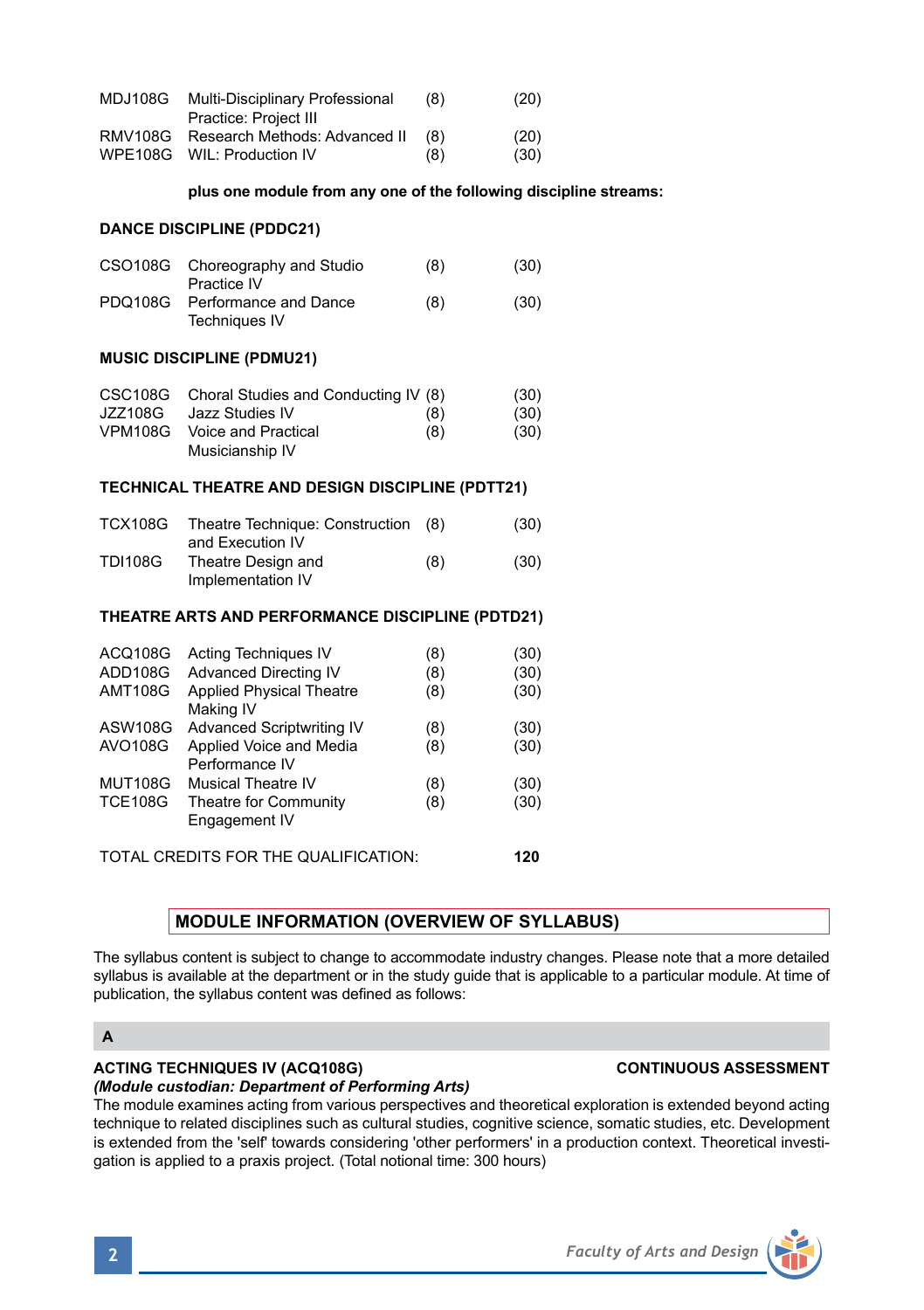### **ADVANCED DIRECTING IV (ADD108G) CONTINUOUS ASSESSMENT**

#### *(Module custodian: Department of Performing Arts)*

The module aims to interrogate theory and practice of directing theatre and performance. We explore the relationship between politics and aesthetic practice, the role of the audience, questions of fidelity and "auteurism," multiculturalism and the politics of representation. It is framed to promote reflexivity, critical thinking for students to conceive the role of theatre-making in our society. (Total notional time: 300 hours)

### **ADVANCED SCRIPTWRITING IV (ASW108G) CONTINUOUS ASSESSMENT**

## *(Module custodian: Department of Performing Arts)*

The purpose of this module is to enable students to write short scripts for works of radio, podcasts, digital works, and the theatre. Students will study the scripts of published works across this wide range of forms. The module will cover story-telling and narrative and the techniques required for each form. Lectures, workshops and opportunity for performance will be the key structured learning in the module. (Total notional time: 300 hours)

### **APPLIED PHYSICAL THEATRE MAKING IV (AMT108G) CONTINUOUS ASSESSMENT** *(Module custodian: Department of Performing Arts)*

The module aims to advance the practice of physical theatre-making and performance, with a view of developing a unique, individual, African-based praxis. The classes are framed to promote reflexivity, critical thinking and to empower students to conceive of the theatre-making and physical theatre process as collective action that is both political and symbolic. (Total notional time: 300 hours)

### **APPLIED VOICE AND MEDIA PERFORMANCE IV (AVO108G) CONTINUOUS ASSESSMENT** *(Module custodian: Department of Performing Arts)*

The module investigates the performance voice from the perspective that it is simultaneously an object (physical) and subject (ideological and behavioural). Exploration is aimed at considering and discovering the interplay between the physical, ideological and behavioural towards aesthetic excellence. Therefore, anatomy, cultural studies and philosophy pertaining to voice studies is introduced, investigated and applied. (Total notional time: 300 hours)

### **C**

### **CHORAL STUDIES AND CONDUCTING IV (CSC108G) CONTINUOUS ASSESSMENT** *(Module custodian: Department of Performing Arts)*

The preliminary purpose of this module is to equip students with advanced reflection and development in African and European Choral singing and conducting as well as Choral Music score analyses. Students will be equipped with essential Choral Studies and Conducting and Choral music score analyses. On completion, students will be able to engage in interrogating multiple sources of knowledge, and many more. (Total notional time: 300 hours)

# **CHOREOGRAPHY AND STUDIO PRACTICE IV (CSO108G) CONTINUOUS ASSESSMENT**

# *(Module custodian: Department of Performing Arts)*

There are two components to this module, of which the student may select only one: Choreography or Studio Practice. Depending on the selection components include: analysis of dance, composition and design, dance aesthetics, somatics, safe professional practice, and application of techniques, respectively, within both the South African and global contexts. (Total notional time: 300 hours)

## CRITICAL ANALYSIS (CLA118G) **CONTINUOUS ASSESSMENT**

## *(Module custodian: Department of Performing Arts)*

The purpose of this module is to strengthen and deepen reflective and critical thinking within a multi-disciplinary and collaborative context within the Performing Arts environment. Through observation methods and critical thinking, the students' understanding of the principles of analysis and criticism will be further enhanced. (Total notional time: 200 hours)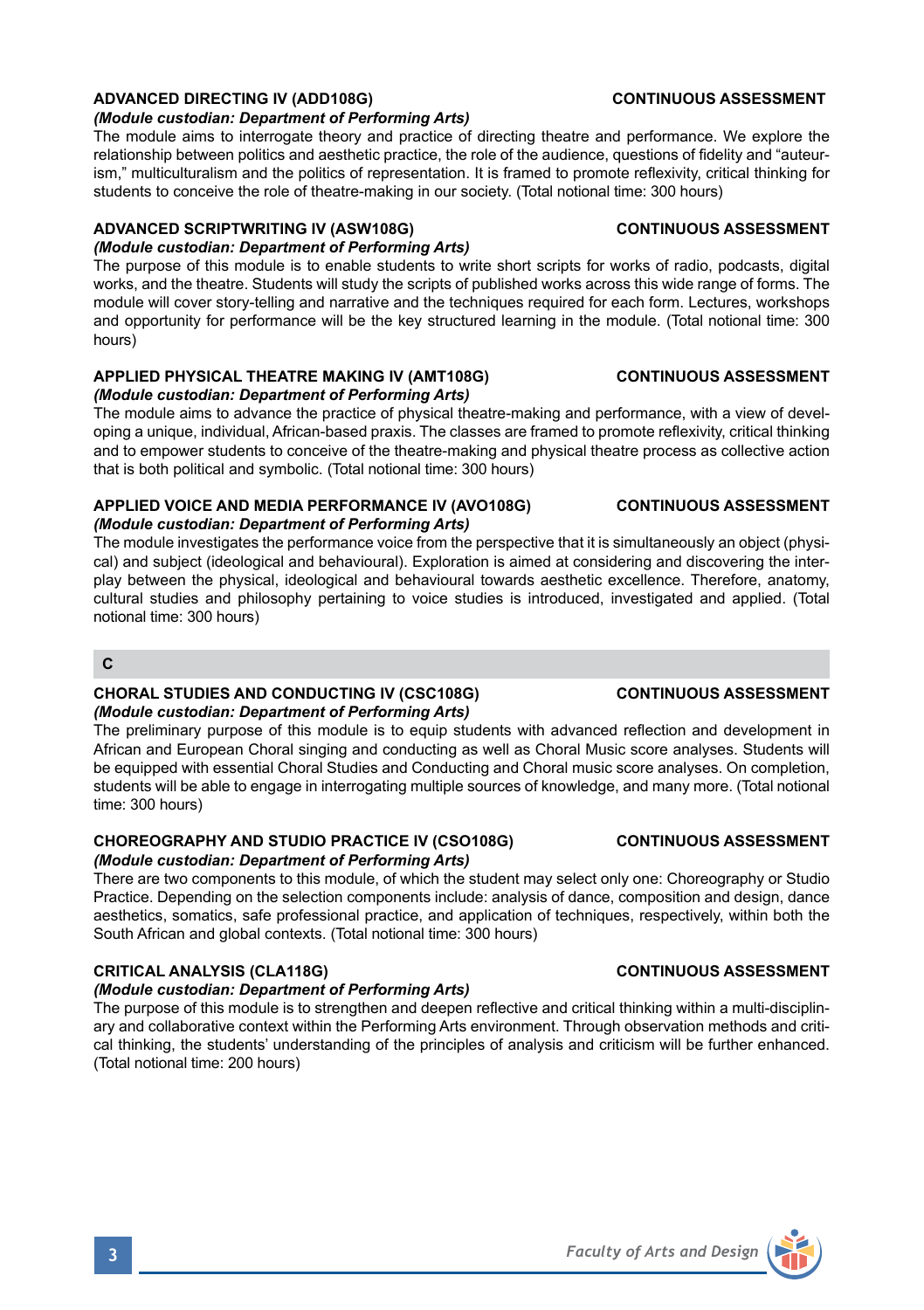# **J**

## **JAZZ STUDIES IV (JZZ108G) CONTINUOUS ASSESSMENT**

#### *(Module custodian: Department of Performing Arts)*

This module consists of three components. Jazz and Pop Performance that will strengthen and deepen knowledge in instrumental and improvisational performance; Composition and Arranging that will promote creative insights of advanced themes, methodologies and practices within the South African and relating contemporary music contexts; and Music Technology that will enable the student to perform, produce and record internationally competitive products within a range of contexts and a multi-platform (digital and analogue) audio workstation. (Total notional time: 300 hours)

#### **M**

#### **MULTI-DISCIPLINARY PROFESSIONAL PRACTICE: CONTINUOUS ASSESSMENT PROJECT III (MDJ108G)**

### *(Module custodian: Department of Performing Arts)*

This module will continue with the foundation established in Multi-disciplinary Professional Practice II, towards building on the interdisciplinary practice-led research environment. In this context, reflective practice is generated and students will be required to consider semiotics, phenomenology and synesthetic theories as they pertain to combining an interdisciplinary range of approaches within a diverse range of applied practice-led research methods. (Total notional time: 200 hours)

### **MUSICAL THEATRE IV (MUT108G) CONTINUOUS ASSESSMENT**

#### *(Module custodian: Department of Performing Arts)*

Advanced knowledge and application of musical theatre composition project through African story telling conceptual framework, displaying advanced performance and management execution. (Total notional time: 300 hours)

### **P**

#### **PERFORMANCE AND DANCE TECHNIQUES IV (PDQ108G) CONTINUOUS ASSESSMENT** *(Module custodian: Department of Performing Arts)*

Advanced knowledge and understanding of contemporary African and Western philosophies pertaining to performance and dance techniques builds on the complex theories, methods, competencies, skills and abilities gained in the previous level. Through advanced reflection and development, the objective is for an individual to enhance their dance technique proficiency towards becoming a working professional. (Total notional time: 300 hours)

# **R**

#### RESEARCH METHODS: ADVANCED II (RMV108G) **PROJECT ASSESSMENT** *(Module custodian: Department of Performing Arts)*

The module is specifically designed to offer advanced reflection and skills development in research methodology. This module expands on the theoretical bases of research and intellectual reflection introduced in the fundamentals of research module at the Advanced Diploma level. (Total notional time: 200 hours)

## **T**

# **THEATRE DESIGN AND IMPLEMENTATION IV (TDI108G) CONTINUOUS ASSESSMENT**

## *(Module custodian: Department of Performing Arts)*

This module will offer students an opportunity to individually apply and execute a conceptual design towards a project within one selected disciplinary component. It will also focus on advanced creative insights and rigorous interpretations to advanced digital theatre design implementation and specialist technologies applied to a live theatrical event. (Total notional time: 300 hours)